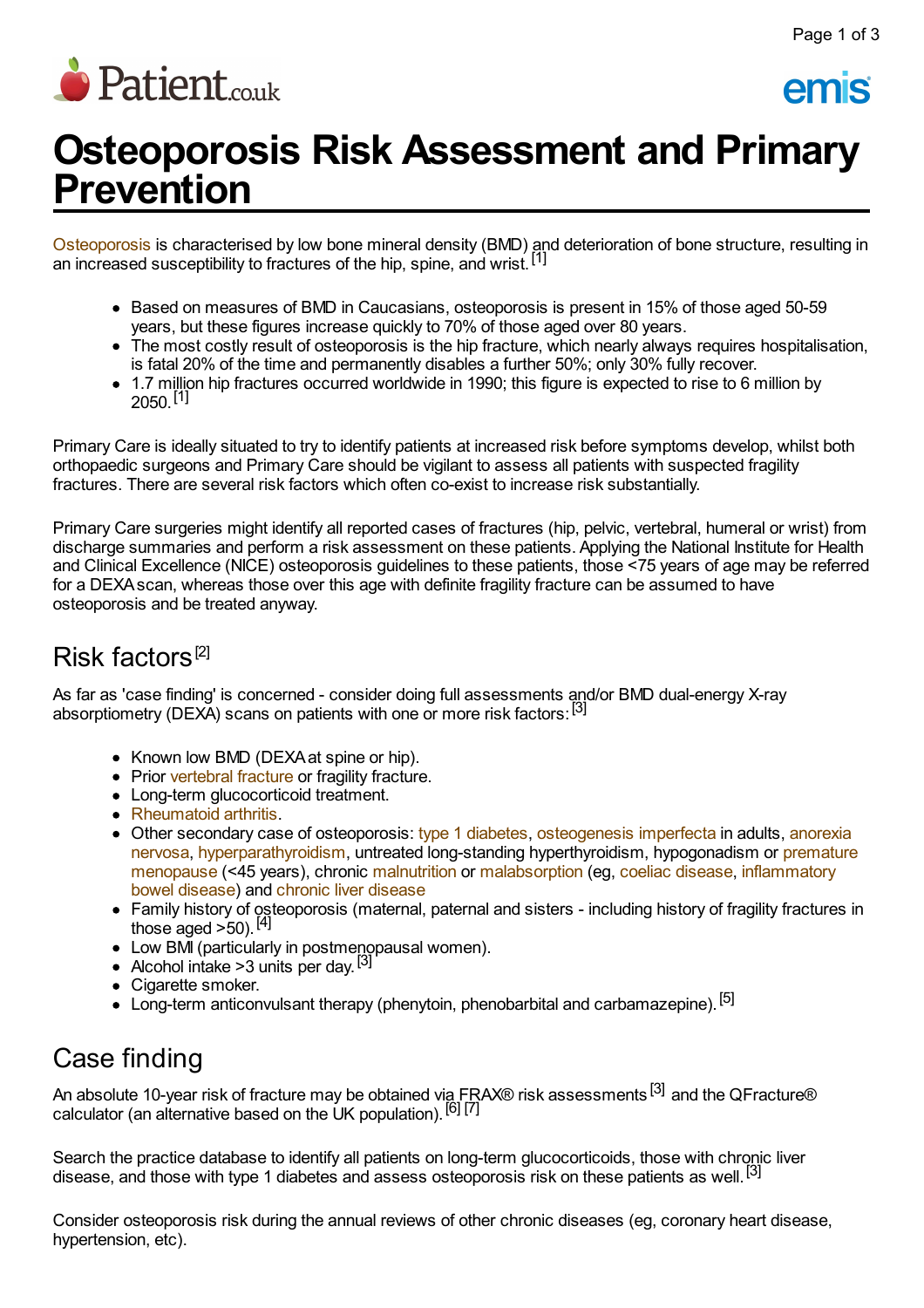### National Institute for Health and Clinical Excellence recommendations

The NICE guidance for assessing the risk of a fragility fracture recommends: [8]

- Consider assessment of fracture risk: in all women aged 65 years and over and all men aged 75 years and over; in women aged under 65 years and men aged under 75 years in the presence of risk factors, for example:
	- Previous fragility fracture.
	- Current use or frequent recent use of oral or systemic glucocorticoids.
	- History of falls.
	- Family history of hip fracture.
	- Other causes of secondary osteoporosis.
	- $\bullet$  Low body mass index (less than 18.5 kg/m2).
	- Smoking.
	- Alcohol intake of more than 14 units per week for women and more than 21 units per week for men.
- Do not routinely assess fracture risk in people aged under 50 years unless they have major risk factors (eg, current or frequent recent use of oral or systemic glucocorticoids, untreated premature menopause or previous fragility fracture), because they are unlikely to be at high risk.
	- Estimate absolute risk when assessing risk of fracture (for example, the predicted risk of major osteoporotic or hip fracture over 10 years, expressed as a percentage).
	- Use either FRAX® (without a bone mineral density value if a DEXA scan has not previously been undertaken) or QFracture®, within their allowed age ranges, to estimate 10-year predicted absolute fracture risk when assessing risk of fracture. Above the upper age limits defined by the tools, consider people to be at high risk.
	- $\bullet$  Interpret the estimated absolute risk of fracture in people aged over 80 years with caution, because predicted 10-year fracture risk may underestimate their short-term fracture risk.
	- Do not routinely measure BMD to assess fracture risk without prior assessment using FRAX® (without a BMD value) or QFracture®.
	- Following risk assessment with FRAX® (without a BMD value) or QFracture®, consider measuring BMD with DEXAin people whose fracture risk is in the region of an intervention threshold for a proposed treatment, and recalculate absolute risk using FRAX® with the BMD value.
	- Consider measuring BMD with DEXAbefore starting treatments that may have a rapid adverse effect on bone density (for example, sex hormone deprivation for treatment for breast or prostate cancer).
	- Measure BMD to assess fracture risk in people aged under 40 years who have a major risk factor, such as history of multiple fragility fracture, major osteoporotic fracture, or current or recent use of high-dose oral or systemic glucocorticoids (more than 7.5 mg prednisolone or equivalent per day for three months or longer).
	- Consider recalculating fracture risk in the future: if the original calculated risk was in the region of the intervention threshold for a proposed treatment and only after a minimum of two years, or when there has been a change in the person's risk factors.
	- Take into account that risk assessment tools may underestimate fracture risk in certain circumstances - for example, if a person: has a history of multiple fractures, has had previous vertebral fracture(s), has a high alcohol intake, is taking high-dose oral or highdose systemic glucocorticoids, (more than 7.5 mg prednisolone or equivalent per day for three months or longer) or has other causes of secondary osteoporosis.
	- Take into account that fracture risk can be affected by factors that may not be included in the risk tool - for example, living in a care home or taking drugs that may impair bone metabolism (such as anticonvulsants, selective serotonin reuptake inhibitors, thiazolidinediones, proton pump inhibitors and antiretroviral drugs).

#### **Interventions**

Patients found to be at increased risk of fracture should be offered a bone-preserving agent, depending on the agreed threshold. The National Osteoporosis Guideline Group (NOGG) suggests interventions according to the patient's risk [9] - click on the NOGG button available after using the FRAX® calculator. See separate article [Osteoporosis](http://www.patient.co.uk/doctor/osteoporosis-pro) for discussion on treatments.